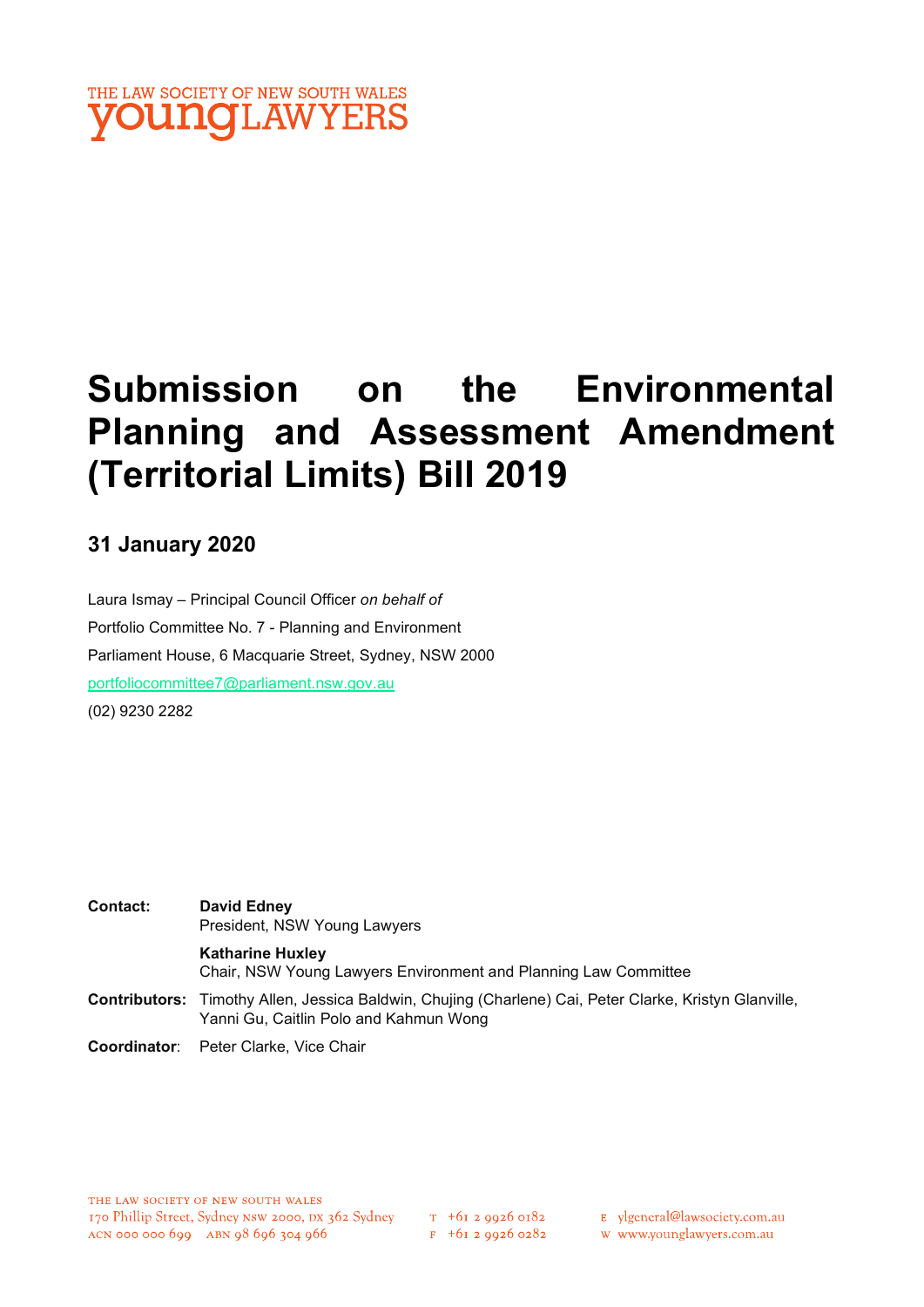## THE LAW SOCIETY OF NEW SOUTH WALES **VOUNGLAWYERS**

The NSW Young Lawyers Environment and Planning Law Committee ('Committee') makes the following submission in response to the Environmental Planning and Assessment Amendment (Territorial Limits) Bill 2019 ('Bill').

## NSW Young Lawyers

NSW Young Lawyers is a division of The Law Society of New South Wales. NSW Young Lawyers supports practitioners in their professional and career development in numerous ways, including by encouraging active participation in its 15 separate committees, each dedicated to particular areas of practice. Membership is automatic for all NSW lawyers (solicitors and barristers) under 36 years and/or in their first five years of practice, as well as law students. NSW Young Lawyers currently has over 15,000 members.

NSW Young Lawyers accepts the science and wide-ranging effects of climate change, including as outlined by the United Nations Intergovernmental Panel on Climate Change ('IPCC') in its leading expert reports. NSW Young Lawyers considers that Australia has the ability and a responsibility to rapidly reduce emissions and actively help to keep the world's emissions within its remaining "carbon budget".

NSW Young Lawyers recognises that there is a climate emergency, posing an unprecedented challenge for human rights and the rule of law. In order for there to be intergenerational equity and climate justice, as well as interspecies equity and ecological sustainability, the law needs to enable and require Australia to rapidly decrease CO2 (and other greenhouse gas) emissions and to be legally accountable for their adverse contributions to the impacts of climate change.

The Committee comprises of a group of approximately 250 members interested in our natural and built environment. The Committee focuses on environmental and planning law issues, raising awareness in the profession and the community about developments in legislation, case law and policy. The Committee also concentrates on international environment and climate change laws and their impact within Australia.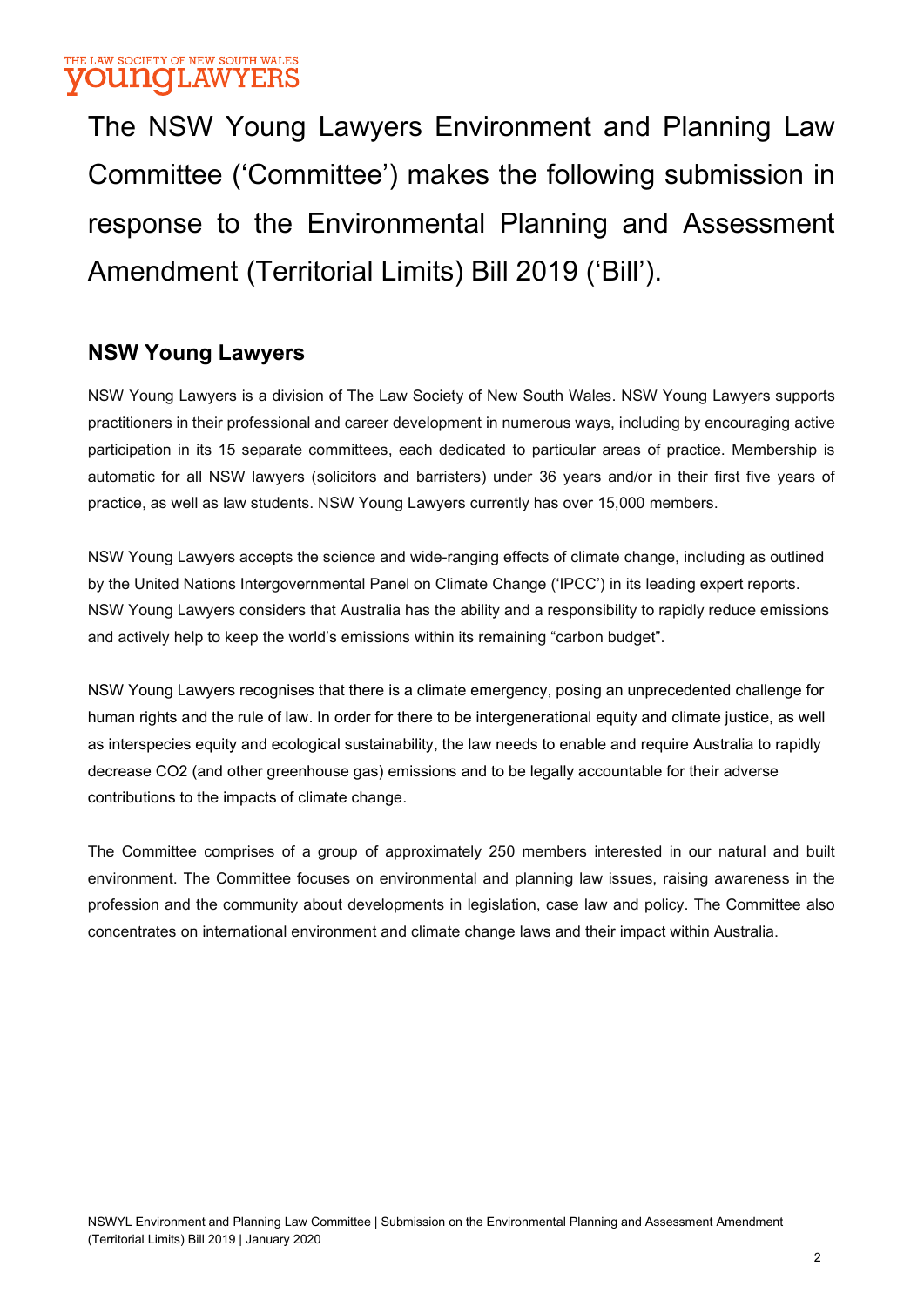### THE LAW SOCIETY OF NEW SOUTH WALES **OUNOLAWYERS**

# Summary of Recommendations

- 1. That the Parliamentary Committee include in its report a requirement that Minister Stokes obtain a response from the Commonwealth Minister for Energy and Emissions Reduction prior to any further debate on the Bill.
- 2. That the Parliamentary Committee prepare a report primarily on the basis that the Bill not be passed by the Legislative Assembly in its present form.
- 3. That the Parliamentary Committee include in its report a statement to the effect that any and all measures to reduce carbon (and its equivalent) emissions are matters with a sufficient causal nexus to development being approved under the *Environmental Planning and Assessment Act 1979* ('EP&A Act') pursuant to the principles of ecologically sustainable development ('ESD'), and that conditions enforcing carbon emission reductions both within and beyond State borders therefore satisfy the Newbury test.
- 4. That the Parliamentary Committee include in its report a statement to the effect that legislators have a responsibility to act on climate change and strengthen our laws to be climate change ready, and policies must be implemented to move from a hydrocarbon export-based economy towards a renewable and circular economy for economic, social, and environmental prosperity.
- 5. Noting that the Committee's primary recommendation is that the Bill not be passed, in the alternative to Recommendation 2, that the Parliamentary Committee include in its report a conclusion that the Bill be passed without the proposed amendments to the State Environmental Planning Policy (Mining, Petroleum Production and Extractive Industries) 2007 ('SEPP').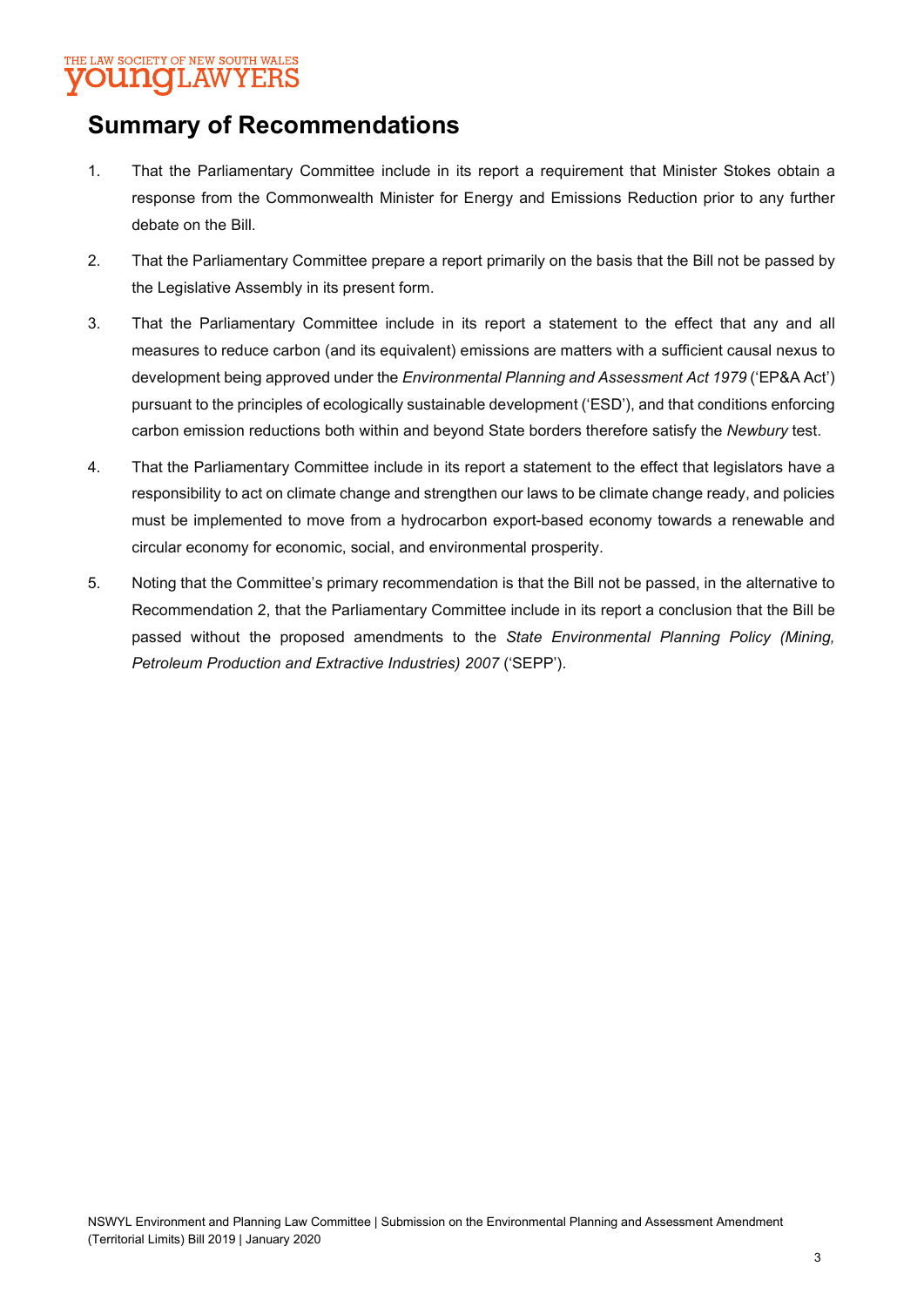### THE LAW SOCIETY OF NEW SOUTH WALES **UNOLAWYEE**

# Introduction

The Committee welcomes the opportunity to make a submission on the Bill and provides several comments and recommendations in respect of the following aspects of the Bill:

- 1. The current statutory framework for the assessment of major projects with impacts occurring outside of New South Wales;
- 2. The ramifications of the proposed changes to the EP&A Act; and
- 3. The consequences of the proposed changes to the SEPP.

The Bill proposes amendments to the existing NSW planning regime that appear minor in length but are significant in consequence. In essence, the amendments (which are more closely analysed later in this submission) propose to:

- (a) Strip consent authorities of the power to impose conditions of consent that address the 'downstream emissions' of a development; and
- (b) Remove downstream emissions from a consent authority's list of mandatory considerations.

Plainly, the implications for the assessment, and the conceptualisation of the suitability, of future mining proposals (particularly coal and gas seam projects) are fundamental.

The presentation and, now, consideration of the Bill have arisen in a social, environmental and legal context seemingly at odds with the proposed amendments.

Internationally, NSW's commitments to the lowering of global greenhouse gas emissions are evident in its adoption of the NSW Climate Change Policy Framework ('Framework'), which draws on Australia's commitments made pursuant to the Paris Climate Agreement. This includes an aspirational target of net-zero emissions by 2050. The Paris Agreement is a collaborative global document both in terms of its preparation and the desired outcomes (broadly, emission reduction). As such, by addressing only greenhouse gases emitted in NSW while facilitating greater emissions in other regions would be, on its face, inconsistent with NSW and Australia's commitments.

Despite the NSW government endorsing the Paris Agreement and, in its Framework, stating that it will take action that is consistent with the level of effort to achieve Australia's commitments to the Paris Agreement, the Bill appears to be a retrograde step. As one of the most significant pieces of environmental legislation in NSW, the EP&A Act should reflect the long-term commitments to the Paris Agreement, and Parliament ought be looking for ways to strengthen those commitments in line with the Framework, rather than permitting them to be undermined by way of amendments such as the Bill.

<sup>1</sup> UNFCCC: Paris Agreement: Decision – CP.21, United Nations, opened for signature 16 February 2016 (entered into force 4 November 2016). <sup>2</sup> NSW Environment Protection Authority, NSW State of the Environment 2018 (December 2018) 135.

NSWYL Environment and Planning Law Committee | Submission on the Environmental Planning and Assessment Amendment (Territorial Limits) Bill 2019 | January 2020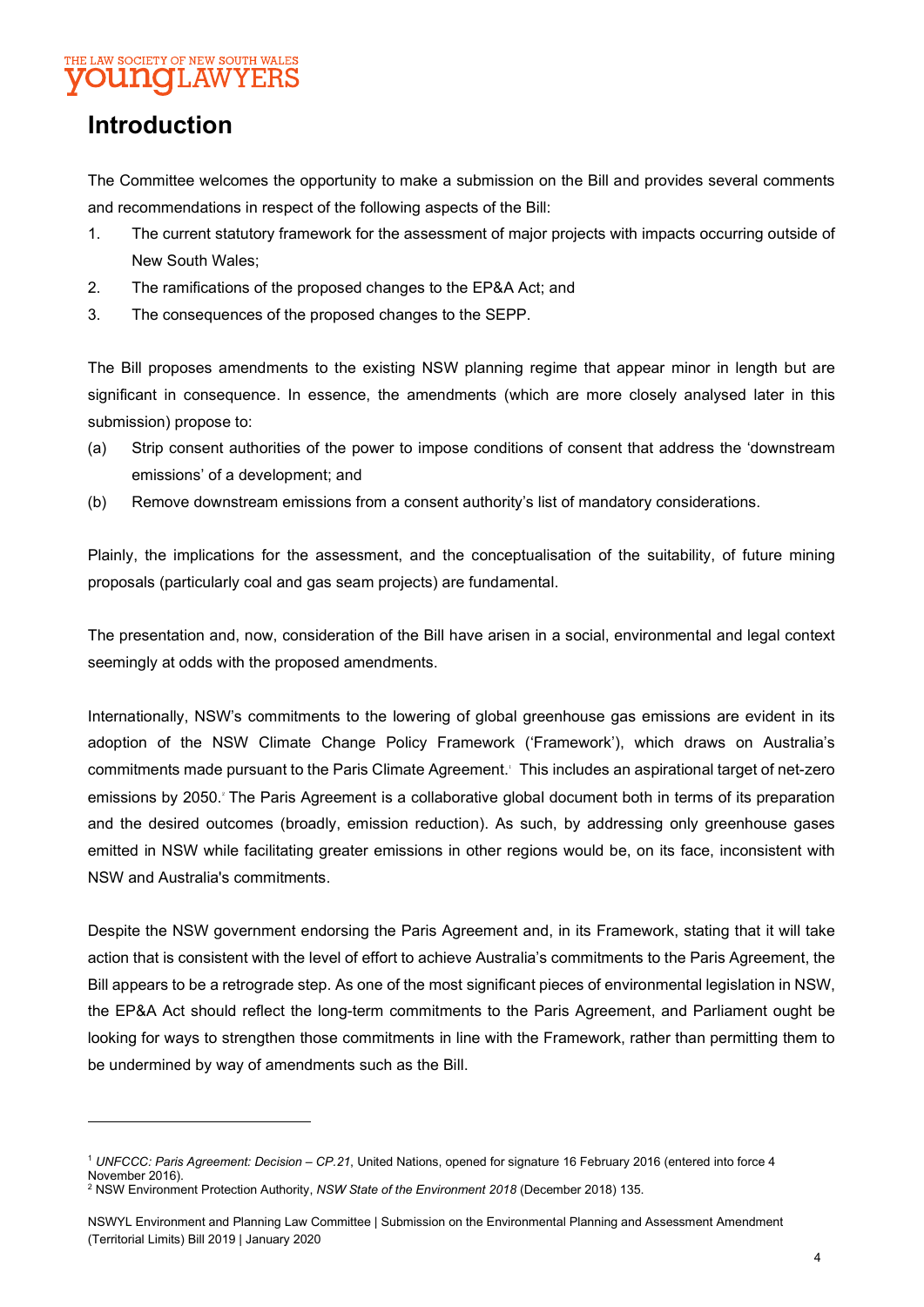### THE LAW SOCIETY OF NEW SOUTH WALES U NOTLAW YERS

Looking more closely at the legislative and policy regime, the SEPP itself includes (and will continue to include even if the Bill is enacted) greenhouse gases as a mandatory consideration when assessing mining proposals,<sup>3</sup> conveying a continued commitment to emissions reduction measures. In order for such a requirement to serve its purpose, it must form part of a global effort. It makes little sense to reduce local emissions while facilitating the cancelling out of that reduction by contributing to the emissions elsewhere in the world.

The objects of the EP&A Act,<sup>4</sup> meanwhile, include the facilitation of ESD. ESD is defined<sup>5</sup> to include intergenerational equity, the precautionary principle, ecological integrity and the 'polluter pays' principle. All greenhouse gas emissions, whether emitted in New South Wales or abroad, have an impact on the extent to which these pillars can be achieved. It is self-evident that consideration of downstream emissions, and implementation of conditions of consent that aim to address them, sit neatly within the scope of the EP&A Act's objects.

# Background to the Bill

The above statutory themes have logically prompted decision-makers to consider, and in some cases reject development applications on the basis of, downstream emissions when assessing mining proposals. The Rocky Hill decision<sup>6</sup> is perhaps the most prominent example, where downstream emissions were considered by the NSW Land and Environment Court ('LEC') to comprise a reason for refusal of a mining proposal.

Since that decision, the NSW Independent Planning Commission ('IPC') has taken similar views by refusing a proposal for a new open cut coal mine in the Bylong Valley, refusing an extension of the Dartbrook underground coal mine and the imposition of a condition of consent for the United Wambo mine in the Hunter Valley that the coal extracted from it be exported only to other countries that have signed the Paris Agreement (or have similar mechanisms in place). These decisions have all been informed by consideration of greenhouse gas emissions associated with the proposals and are addressed in more detail later in this submission.

The Committee submits that the Bill is entirely at odds with this background and the legal direction in which the State and Commonwealth is heading.

Support for this Bill, meanwhile, comes largely from those most immediately adversely affected by the above trend, being the proponents of such projects. This is evidenced, for example, in the submission on this Bill lodged by the NSW Minerals Council. The Minerals Council have been a vocal supporter of the Bill and an equally vocal critic of 2019's Court and IPC decisions in the area.<sup>7</sup> The Committee does not consider those

<sup>6</sup> Gloucester Resources Limited v Minister for Planning (2019) NSWLEC 7

<sup>&</sup>lt;sup>3</sup> State Environmental Planning Policy (Mining, Petroleum Production and Extractive Industries) 2007 (NSW) cl 14(2)

<sup>4</sup> Environmental Planning and Assessment Act 1979 (NSW) s 1.3.

 $5$  By reference to s 6(2) of the Protection of the Environment Administration Act 1991 (NSW).

 $^7$  See, for example, Sam Langford, 'As bushfires rage, NSW parliament will consider weakening environmental protections', *The Feed* (SBS) (12 November 2019).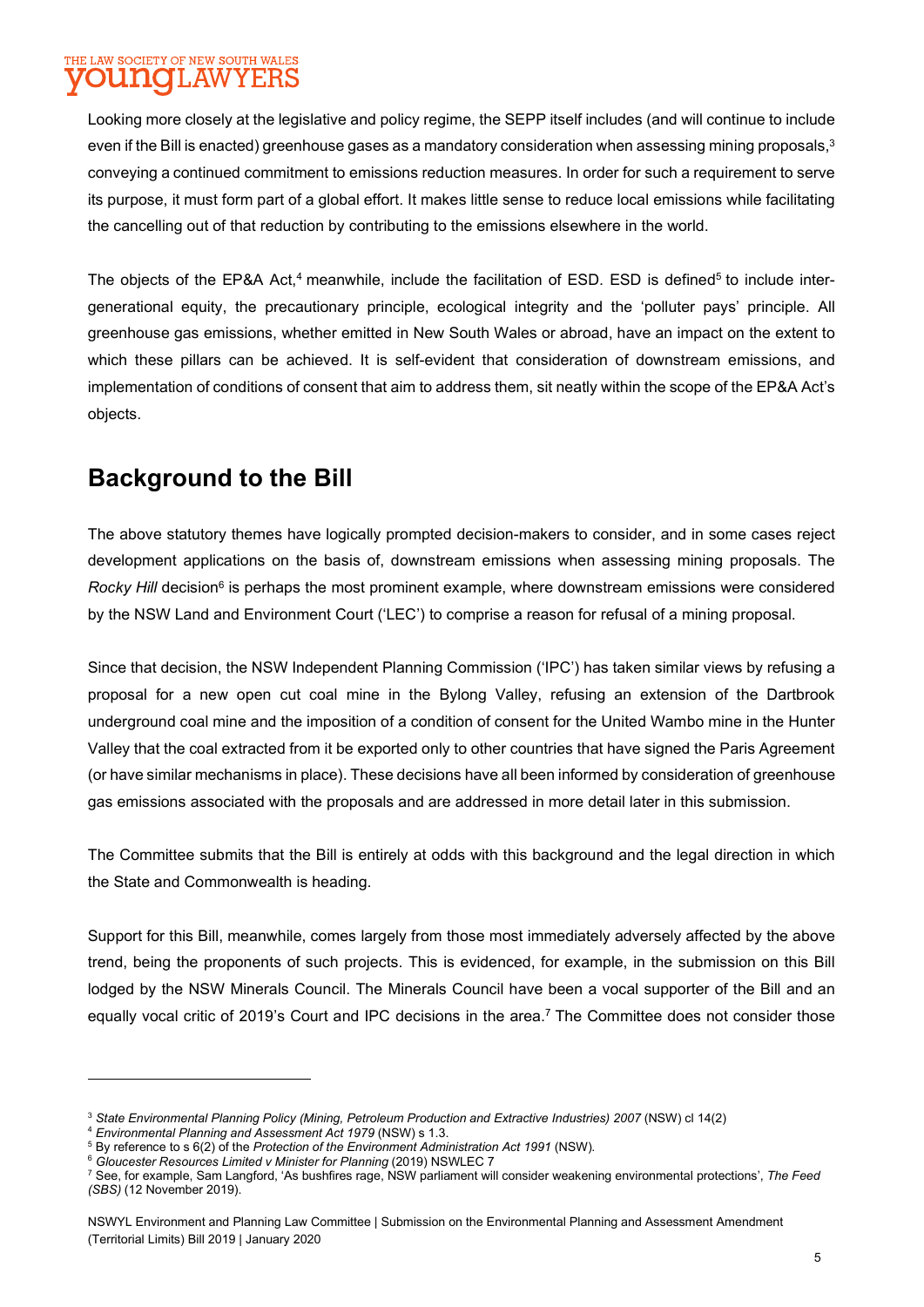# HE LAW SOCIETY OF NEW SOUTH WALES

views to be indicative of the prevailing interpretation and operation of the broader New South Wales planning and environmental regime.

### The Second Reading Speech

The Second Reading speech of the Bill by Hon. Rob Stokes ultimately argues that "it is not the Government's policy to regulate – either directly or indirectly – matters of international trade. These are matters for the Commonwealth Government." With respect, the Minister is correct in stating this bare assertion, but is incorrect in framing this issue as a matter of 'international trade'. There are numerous examples of New South Wales laws which, pursuant to the division of powers doctrine, are limited to matters which are domestic in nature but international in effect. In this respect, we commend the submission lodged by the Environmental Defenders Office dated December 2019.

To frame this matter as one of international trade is to mis-characterise the basis for a condition of consent imposed purely on an environmental basis. In light of the climate crisis which the Committee, and NSW Young Lawyers more broadly, recognises, , the Committee cannot recommend more strongly that the Bill not be considered in this context. Notwithstanding this, the Committee recommends initially that any debate on the Bill be adjourned until such time as Minister Stokes receives a response to his request for details and guidance from the Commonwealth Minister for Energy and Emissions Reduction (made on or before 24 October 2019).

It is against this background, and in light of the comments of the Minister above, that the Committee puts forward its submissions on the Bill and makes its primary recommendation that the Bill be rejected.

### Recommendation:

- 1. That the Parliamentary Committee include in its report a requirement that Minister Stokes obtain a response from the Commonwealth Minister for Energy and Emissions Reduction prior to any further debate on the Bill
- 2. That the Parliamentary Committee prepare a report primarily on the basis that the Bill not be passed by the Legislative Assembly in its present form.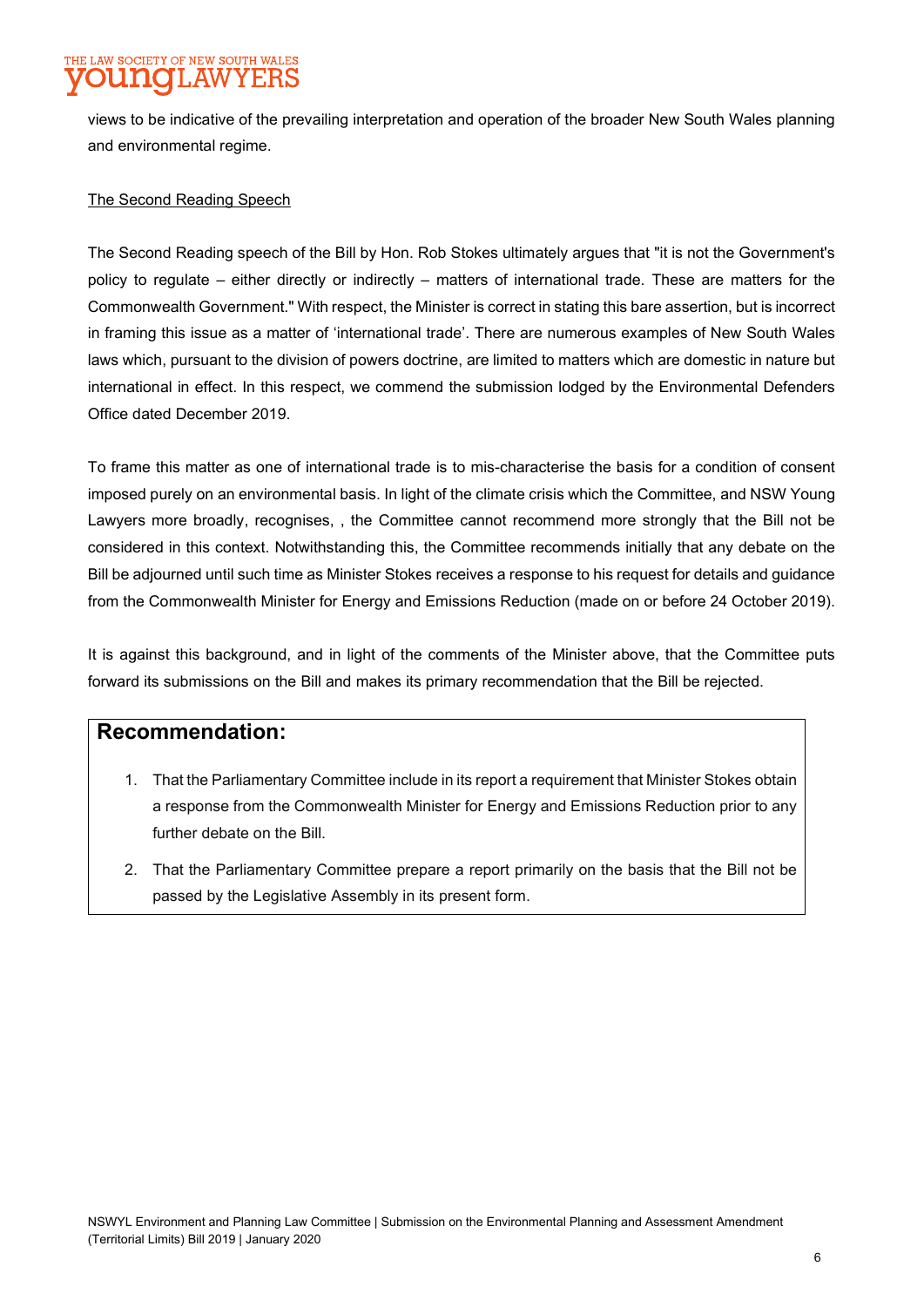### THE LAW SOCIETY OF NEW SOUTH WALES **UNOT AWYER**

## Proposed changes to the EP&A Act

The Minister stated in the second reading speech that "The legislation is consistent with the well-defined Newbury test for conditions of consent and the development of case law in line with the Newbury Principles. It simply codifies how planning conditions can be created."

In saying this, the Minister was referring to the line of common law authority culminating in Newbury District Council v Secretary for the Environment [1981] AC 578<sup>8</sup> and appears to be saying that a condition of consent granted to a mining or extractive development that limits the countries in which the extracted product may be sold:

- 1. Has not been imposed for a planning purpose, and has an ulterior purpose,
- 2. Does not fairly and reasonably relate to the development subject to the approval; and
- 3. Is so unreasonable that no reasonable planning authority would have imposed it.

With respect, this is an incorrect starting position to hold, and is not one that the Minister should hold out as being the basis for the Bill. The insertion of s 4.17A into the EP&A is misconceived when prior decisions relating to the Newbury principles and emissions resulting from New South Wales mining proposals are considered, which is done in brief as follows.

A 'planning purpose' is one that 'implements a planning policy whose scope is ascertained by reference to the legislation that confers planning functions on the authority, not by reference to some preconceived general notion of what constitutes planning.<sup>3</sup> As s 4.17(1)(a) of the EP&A Act specifically mentions matters to be considered under the preceding s 4.15(1), conditions relating to the public interest will therefore satisfy the first test, so long as there is no ulterior object, 'however desirable that object may seem to be in the public interest.'<sup>10</sup> According to Basten JA:

"[Former] Section 80A [of the EP&A Act, now s 4.17] empowers the consent authority to impose a condition if 'it relates to any matter referred to in [former] s 79C(1) [now s 4.15(1)] of relevance to the development the subject of the consent': [former] s 80A(1)(a). [Former] Section 79C(1) identifies general matters for consideration by the consent authority in determining a development application. Those matters include 'the likely impacts of that development...on both the natural and built environments and social and economic impacts in the locality': [former] s 79C(1)(b)…In respect of any specific condition, there may be a question as to how distant, remote or indirect the relationship may be between that development and the likely impacts on the environment." $^{11}$ 

The second test relates to the consideration of whether or not there is a connection between the condition and the development. This test is usually satisfied if there is a 'nexus' between the proposed condition/s and the development subject to the consent.<sup>12</sup> Courts have taken the 'fair and reasonable' element on a case by case

<sup>&</sup>lt;sup>8</sup> Followed by the High Court in Western Australian Planning Commission v Temwood Holdings Pty Ltd [2004] HCA 63

<sup>&</sup>lt;sup>9</sup> Western Australian Planning Commission v Temwood Holdings Pty Ltd [2004] HCA 63 at 57

<sup>&</sup>lt;sup>10</sup> Hunter Environment Lobby Inc v Minister for Planning [2011] NSWLEC 221, 66

<sup>&</sup>lt;sup>11</sup> Botany Bay City Council v Saab Corp Pty Ltd (2011) 183 LGERA 228, 9

<sup>&</sup>lt;sup>12</sup> Cavasinni Constructions Pty Ltd v Fairfield City Council (2010) 173 LGERA 456

NSWYL Environment and Planning Law Committee | Submission on the Environmental Planning and Assessment Amendment (Territorial Limits) Bill 2019 | January 2020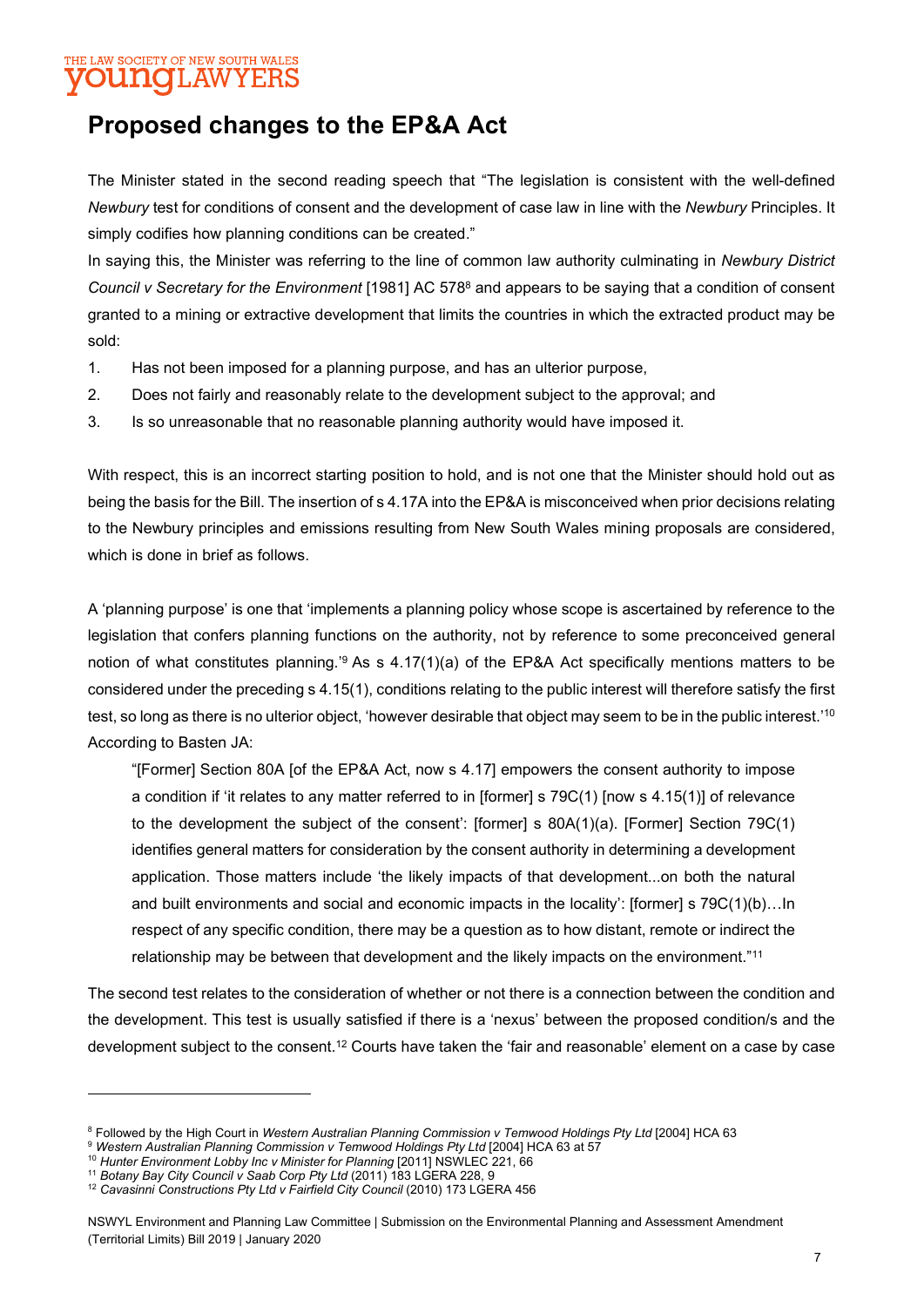#### THE LAW SOCIETY OF NEW SOUTH WALES **INGH.AW** IY E.F

basis, as the circumstances may call for a different response in different situations.<sup>13</sup> Importantly, this test can still be met in circumstances where the condition does not result in a benefit to the development itself.<sup>14</sup> Road maintenance and upgrade levies imposed via conditions of consent have been held to be permissible,<sup>15</sup> as was a condition enforcing the establishment of a community consultation group on the basis of the social and environmental impacts.<sup>16</sup>

The Committee notes that conditions requiring the emissions of a coal mine to be offset in their entirety were held to be too unreasonable and too uncertain to be valid,<sup>17</sup> with subsequent challenges to the consent of new coal mines narrowing their offsetting conditions substantially.<sup>18</sup> However, the scope of conditions regulating countries to which coal may be sold has both a planning purpose and the absence of an ulterior motive, in the Committee's submission.

As regards the 'reasonableness' test, in Botany Bay City Council v Saab Corp Pty<sup>19</sup> it was held that improving the amenity of an area adjacent to a development via conditions of consent was not contrary to the tests of validity.<sup>20</sup> This case suggests that '…there is very considerable scope for continued innovation in the imposition of conditions of approval to address at least some threats of serious or irreversible environmental damage by precautionary measures, proportionate response or adaptive management,<sup>' 21</sup> despite the lack of an overarching policy requiring such measures.

How distant, remote or indirect the relationship between the development and the impacts of the environment must be considered, but may not be grounds to invalidate a condition.<sup>22</sup> The Committee submits that this is true for the conditions that have clearly given rise to the Bill, regardless of the apparent legislative intention. The Committee notes that there have been a number of decisions that have questioned the validity of conditions that require monitoring and adaptive management, including adjusting the scale of a mining operation to match the available water supply. Preston J (as he then was) decided in one such case, Ulan Coal Mines Ltd v Minister for Planning,<sup>23</sup> that such conditions perfectly matched a precautionary approach regarding issues of environmental harm, and were nowhere near an unreasonable request so as to meet the Wednesbury test.<sup>24</sup>

NSWYL Environment and Planning Law Committee | Submission on the Environmental Planning and Assessment Amendment (Territorial Limits) Bill 2019 | January 2020

<sup>&</sup>lt;sup>13</sup> Western Australian Planning Commission v Temwood Holdings Pty Ltd [2004] HCA 63; Dogild Pty Ltd v Warringah Council (2008) 158 LGERA 429

<sup>&</sup>lt;sup>14</sup> Dogild Pty Ltd v Warringah Council (2008) 158 LGERA 429, 52; Cavasinni Constructions Pty Ltd v Fairfield City Council (2010) 173 LGERA 456, 33

<sup>&</sup>lt;sup>15</sup> Carbone Bros Pty Ltd v Shire of Harvey (2014) 202 LGERA 455

<sup>&</sup>lt;sup>16</sup> Hanson Construction Materials Pty Ltd v Shire of Serpentine-Jarrahdale [2012] WASAT 140

<sup>&</sup>lt;sup>17</sup> Greenpeace Aust Ltd v Redbank Power Co Pty Ltd (1994) 86 LGERA 143, 156-157

<sup>&</sup>lt;sup>18</sup> Hunter Environment Lobby Inc v Minister for Planning [2011] NSWLEC 221, 34

<sup>&</sup>lt;sup>19</sup> Botany Bay City Council v Saab Corp Pty Ltd (2011) 183 LGERA 228

<sup>&</sup>lt;sup>20</sup> Botany Bay City Council v Saab Corp Pty Ltd (2011) 183 LGERA 228, 179

<sup>&</sup>lt;sup>21</sup> The Honourable Justice Stephen Estcourt, 'The precautionary principle, the coast and Temwood Holdings' (2014) 31 Environmental and Planning Law Journal 288 at 294

<sup>&</sup>lt;sup>22</sup> Cavasinni Constructions Pty Ltd v Fairfield City Council (2010) 173 LGERA 456

<sup>&</sup>lt;sup>23</sup> Ulan Coal Mines Ltd v Minister for Planning (2008) 160 LGERA 20, 99

<sup>&</sup>lt;sup>24</sup> Ulan Coal Mines Ltd v Minister for Planning (2008) 160 LGERA 20, 100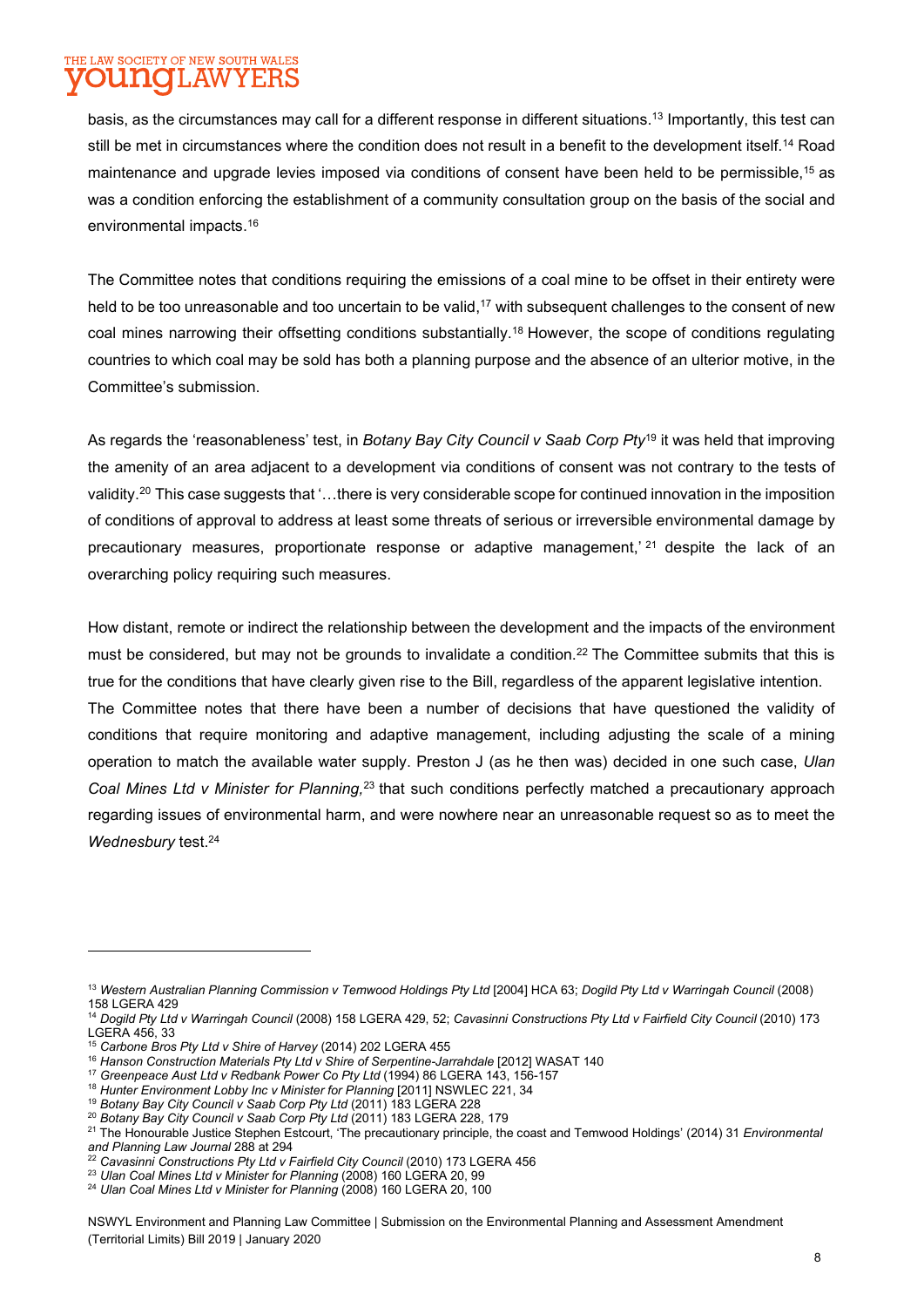#### THE LAW SOCIETY OF NEW SOUTH WALES **INOL AW YE:F**

In the case of Warkworth Mining Ltd v Bulga Milbrodale Progress Association Inc, a condition of consent requiring ongoing funding to a research project relating to endangered ecological community regeneration was not even challenged as to its validity, such was the opinion of all parties and the Court that it was for a planning purpose and was not unreasonable.<sup>25</sup> The Committee notes that academic observations have been made that, regarding future greenfield coal mine applications and coal mine expansion applications:

Conditions are a widely used policy instrument for other environmental impacts of development and there appears no reason in principle why such a mechanism should not be applied to [greenhouse gas] ('GHG') emissions from coal mines. Conditions requiring [carbon capture and storage] of GHG emissions from coal mines are a logical step for the future response to climate change.<sup>26</sup>

The Committee submits further that just because a worldwide environmental problem is not specifically called out in the EP&A Act, and therefore any conditions of consent imposed on this basis are not expressly empowered, the role that mitigation conditions can play in adopting measures proportionate to the environmental threat should still be considered.<sup>27</sup> After all, there are myriad examples of the harm that climate change will have on the New South Wales environment, including adverse impacts to coastal communities (human and ecological), threatened species, National Parks, Aboriginal sites and bushfire management programs; all of which are managed by NSW legislative instruments which expressly mention an obligation to take into account the principles of ESD.<sup>28</sup>

Of critical importance in the matter of Hunter Environment Lobby Inc v Minister for Planning was the fact that despite the coal mining project proponents arguing that there was no mandatory government policy regarding the offsetting of GHG emissions, and that no other coal mine in NSW was subject to conditions requiring the same offset standard, Pain J still decided that it was not unreasonable<sup>29</sup> for a proposed mine to be the first to be subject to such an offset regime. Her Honour stated that:

The orthodox approach applied generally in all areas of environmental impact assessment is that any adverse impact must be avoided where feasible and practical to do so. Where harm is unavoidable other measures should be considered to ameliorate the impact, one of which can be offsetting measures.<sup>30</sup>

While the scope 2 emissions were left out of the offset conditions, it was not comprehensively determined that controlling these emissions via conditions of consent would be beyond power, although Her Honour expressed some doubt that they would be within power if so imposed. Her rationale was that it would be unfair insofar as those emissions 'are under the control of others'. I.e. the electricity generators and diesel fuel suppliers, and

198, 220A(a), 220S(2), 221A(1)(e), 221IE(1)(f), 221K(2)(g), (3)(e), 221Q(2)(b); National Parks and Wildlife Act 1974 ss 2A(2),

<sup>29</sup> Insofar as passing the Wednesbury test.

<sup>&</sup>lt;sup>25</sup> Warkworth Mining Ltd v Bulga Milbrodale Progress Association Inc (2014) 200 LGERA 375, 348

<sup>&</sup>lt;sup>26</sup> Chris Mcgrath, 'Regulating Greenhouse Gas Emissions from Australian Coal Mines' (2008) 25 Environmental and Planning Law Journal 240, 262

<sup>&</sup>lt;sup>27</sup> The Honourable Justice Stephen Estcourt, 'The precautionary principle, the coast and Temwood Holdings' (2014) 31 *Environmental* and Planning Law Journal 288, 292 in consideration of Environment East Gippsland Inc v VicForests [2010] VSC 335, 212 <sup>28</sup> Coastal Protection Act 1979 ss 37A,38(1)(b1), 39(4)(a1), 44(a1), 54A; Fisheries Management Act 1994 ss 7E(e), 57(2)(a), 143(5),

<sup>91</sup>CC(2)(b); Plantations and Reafforestation Act 1999 ss 3, 15(6)(g); Rural Fires Act 1997 ss 9(3), 48(3), 51(2), 100J(3)(a); Threatened Species Conservation Act 1995 ss 3(a), 44(2), 97(1)(e), 110(2)(h), (3)(e), 116(2)(b), 140(2) (b)

<sup>&</sup>lt;sup>30</sup> Hunter Environment Lobby Inc v Minister for Planning [2011] NSWLEC 221, 98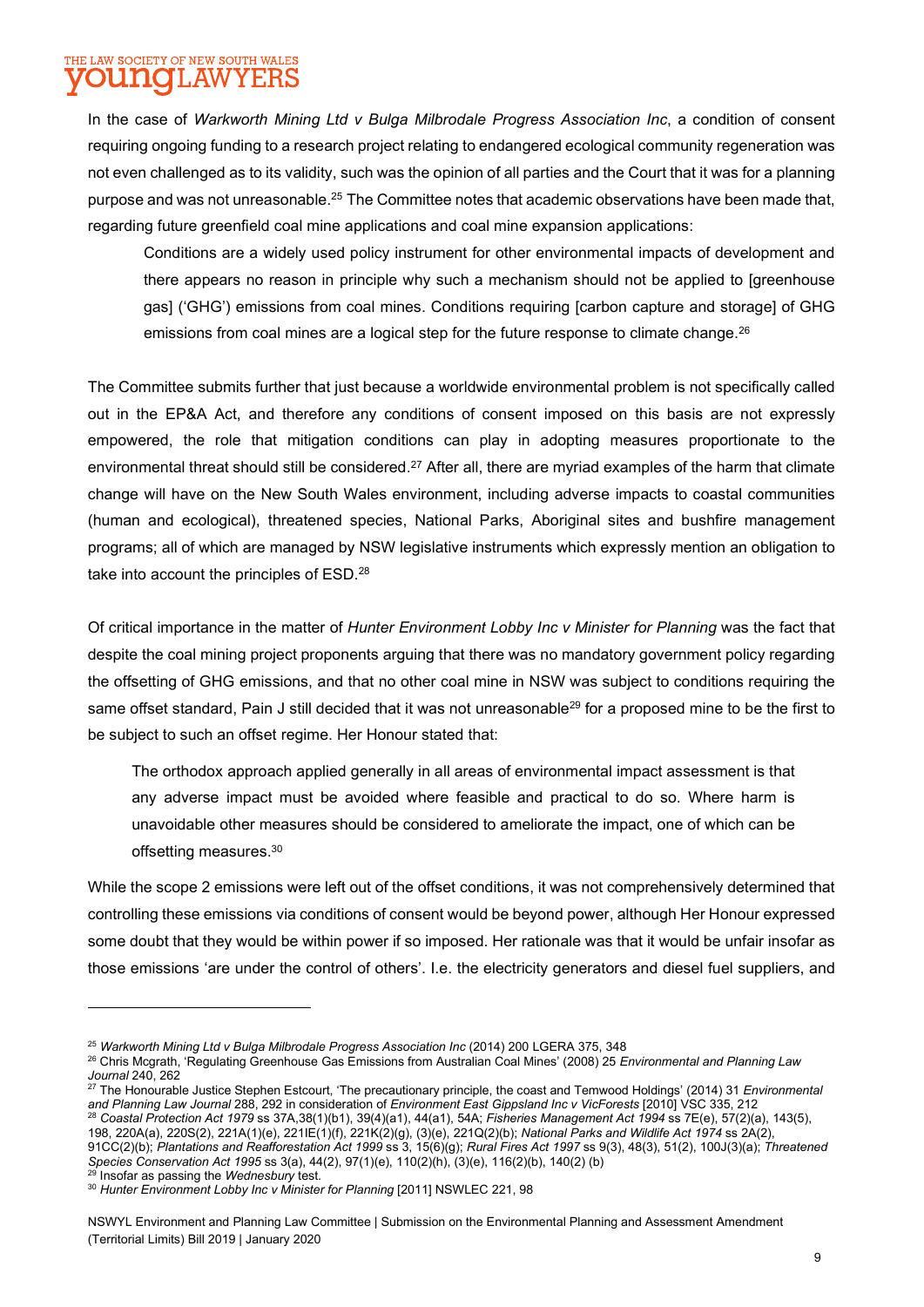# THE LAW SOCIETY OF NEW SOUTH WALES

there would be no commensurate incentive for these third parties to reduce their emissions if the mine operator were to do so.<sup>31</sup>

Regardless of this consideration, the effects of this decision were to highlight both the ability for emissions directly consequential to the project (that is, scope 1 and 2 emissions) to be offset via conditions of consent, and the vastly higher proportion of emissions generated by burning coal (that is, scope 3 emissions) that cannot be legally offset via conditions of consent. Consequently, the Committee submits that it is the responsibility of the New South Wales government to legislate a stronger emissions reductions regime, or to introduce a price on carbon, in order for the as yet unaccounted for externality of GHG emissions to be sheeted home to coal mines, coal fired power stations or (via export tariffs, in the case of foreign exports of coal) the foreign purchasers of Australian coal<sup>32</sup> rather than to introduce a Bill seeking to avoid that responsibility.

There are many examples of valid conditions being imposed to uphold the principles of ESD in a vaguely procedural if not specifically substantive sense in the cases above. Hunter Environment Lobby<sup>33</sup> provides a particularly pertinent example of the requirement to offset emissions generated by a development (scope 1), and leaves open the door to enforce the mitigation hierarchy upon emissions caused indirectly in the construction and operation of a development (scope  $2$ ),<sup>34</sup> on the condition that these indirect emissions can be reported, managed and/or controlled by the proponent.

In the context of these authorities and the principles behind the extracted sections, it is a perplexing development for the Bill to be proposed in its present form, noting also that the proposed amendments to the EP&A Act are uncertain and ambiguous in the potential for them to apply only to extractive industries and other fossil fuel developments.

The Committee submits that not only should the Bill be refused, the Parliamentary Committee should take the opportunity to include in its report a statement affirming the power of a consent authority to impose conditions such as those that have resulted in the Bill being tabled, and to call for stronger environmental protection laws that are climate change ready.

## Recommendation:

3. That the Parliamentary Committee include in its report a statement to the effect that any and all measures to reduce carbon (and its equivalent) emissions are matters with a sufficient causal nexus to development being approved under the EP&A Act pursuant to the principles of ESD

<sup>&</sup>lt;sup>31</sup> Hunter Environment Lobby Inc v Minister for Planning [2011] NSWLEC 221, 94; also see the contract dispute between Delta Electricity and Centennial Mandalong Coal regarding the 'passing down' of the national emission reduction penalties under the nowrepealed Clean Energy Act 2011 (Cth) in Centennial Mandalong v Delta Electricity (No.2) [2013] NSWSC 1860

<sup>32</sup> Christensen, Durrant, Connor et at, 'Regulating greenhouse gas emissions from coal mining activities in the context of climate change' (2011) 28 Environmental and Planning Law Journal 381, 415

<sup>&</sup>lt;sup>33</sup> Hunter Environment Lobby Inc v Minister for Planning [2011] NSWLEC 221

<sup>&</sup>lt;sup>34</sup> Hunter Environment Lobby Inc v Minister for Planning [2011] NSWLEC 221, 94

NSWYL Environment and Planning Law Committee | Submission on the Environmental Planning and Assessment Amendment (Territorial Limits) Bill 2019 | January 2020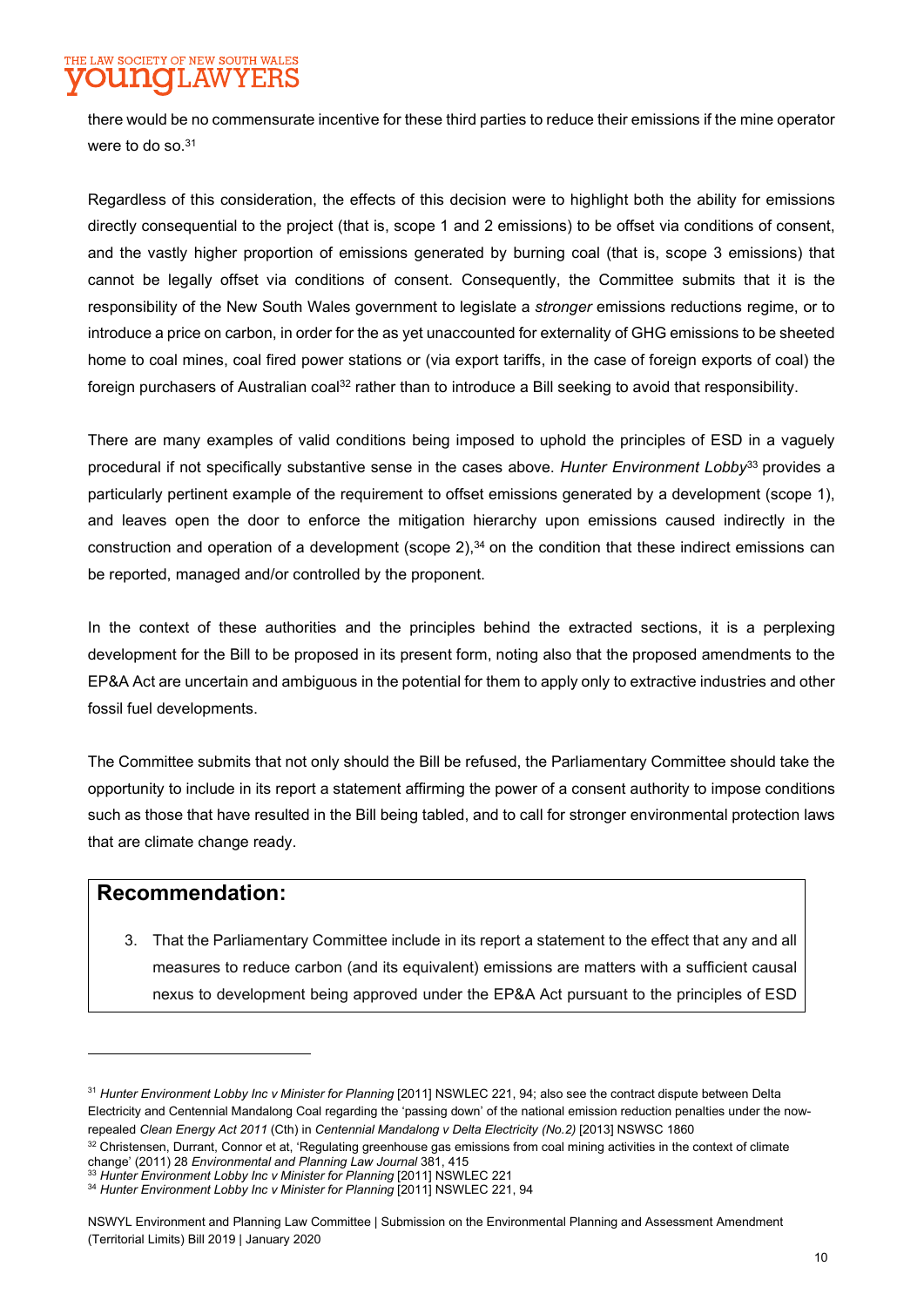and that conditions enforcing carbon emission reductions both within and beyond State borders therefore satisfy the Newbury test.

4. That the Parliamentary Committee include in its report a statement to the effect that legislators have a responsibility to act on climate change and strengthen our laws to be climate change ready, and policies must be implemented to move from a hydrocarbon export-based economy towards a renewable and circular economy for economic, social, and environmental prosperity.

# Proposed changes to the SEPP

The Committee does not support the change to the SEPP, as it will unduly restrain consent authorities from considering the environmental impacts of developments in relation to climate change, both domestically and internationally.

### The amendment extends beyond the stated purposes of the Bill

According to the Minister's second reading speech,<sup>35</sup> the proposed change to the Mining SEPP are "in line with the new restriction on development consent conditions". In this regard, the Minister also stated that the changes related only to conditions, and that "nothing in the bill will change the requirements in the Act for a robust assessment of the impacts of development".

While the proposed s 4.17A to be inserted into the EP&A Act by the Bill intends to prohibit the imposition of conditions that regulate any impacts of the development occurring outside Australia, the proposed amendment to the SEPP goes beyond this purpose. The SEPP amendment will affect the assessment of the development, not just the imposition of conditions. It will also have implications for the assessment of greenhouse gases emitted in New South Wales and Australia, not just overseas emissions.

The current cl. 14(2) of the SEPP reads:

"Without limiting subclause (1), in determining a development application for development for the purposes of mining, petroleum production or extractive industry, the consent authority must consider an assessment of the greenhouse gas emissions (including downstream emissions) of the development, and must do so having regard to any applicable State or national policies, programs or guidelines concerning greenhouse gas emissions."<sup>36</sup>

If, as proposed by the bill, the words "including downstream emissions" are removed from this clause, it will have the following implications:

<sup>&</sup>lt;sup>35</sup> New South Wales, Parliamentary Debates, Legislative Assembly, 24 October 2019, 1575, (Rob Stokes, Minister for Planning and Public Spaces)

<sup>36</sup> State Environmental Planning Policy (Mining, Petroleum Production and Extractive Industries) 2007 (NSW) cl. 14(2).

NSWYL Environment and Planning Law Committee | Submission on the Environmental Planning and Assessment Amendment (Territorial Limits) Bill 2019 | January 2020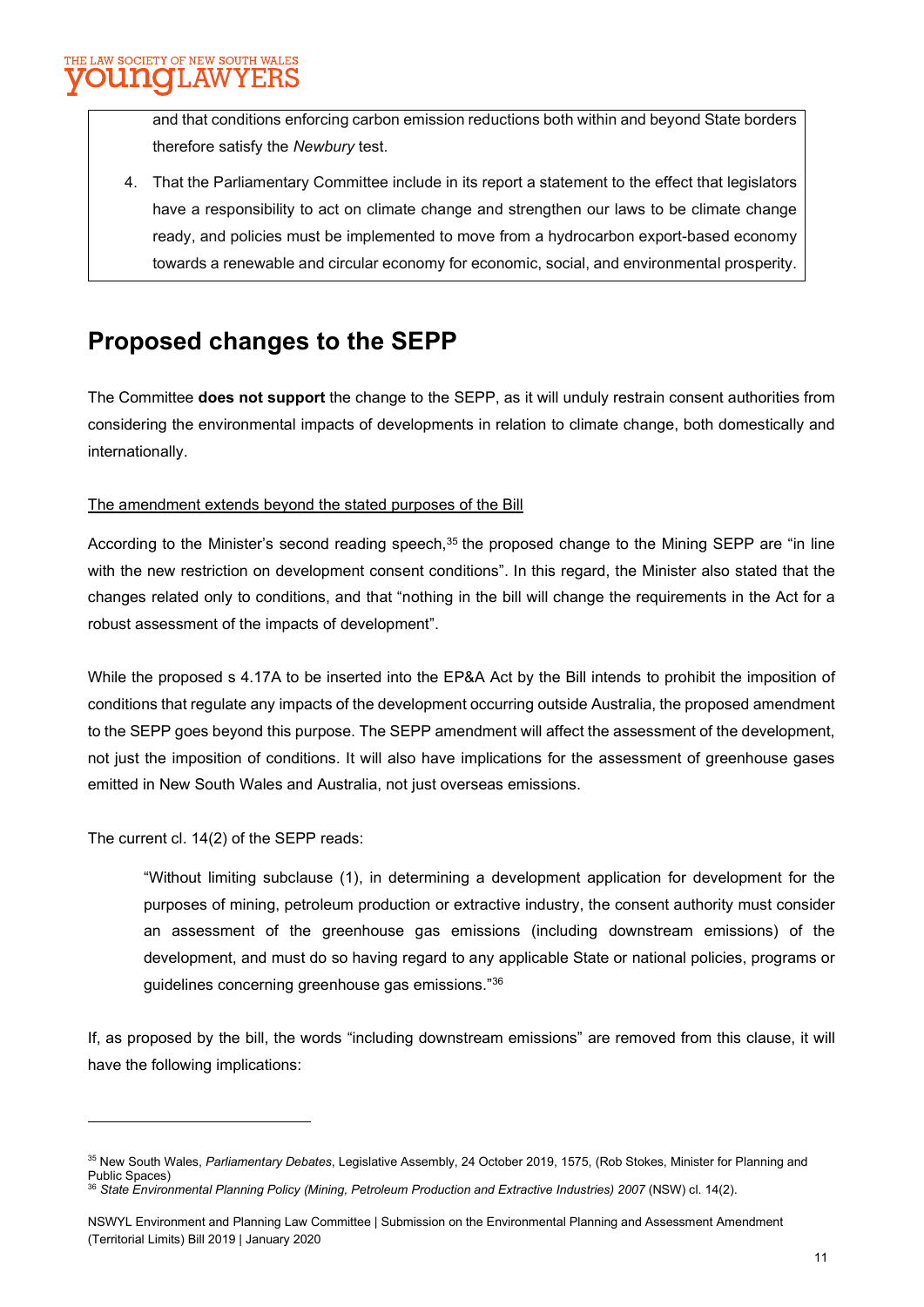## THE LAW SOCIETY OF NEW SOUTH WALES INOL AWYERS

- (a) Downstream emissions are no longer a mandatory consideration in determining a development application for mining and extractive industries of any kind.
- (b) More specifically, this will mean that downstream emissions from the burning of extracted fossil fuels in both New South Wales and elsewhere in Australia are not a mandatory consideration. This is because the definition of downstream emissions makes no distinction between territorial boundaries.

### Definition of downstream emissions

Downstream emissions are not defined in the SEPP, nor in the EP&A Act. However, the Minister equated downstream emissions with 'scope 3' emissions. In New South Wales Government policy documents, emissions are categorised as follows:

- (a) Scope 1 emissions: Direct emissions, such as fossil fuel combustion and the release of methane;
- (b) Scope 2 emissions: Offsite GHG emissions associated with generation of electricity, heat or steam purchased by the project; and
- (c) Scope 3 emissions: Indirect greenhouse gas emissions (other than Scope 2) that are generated in the wider economy. They occur as a consequence of the activities of a facility, but from sources not owned or controlled by that facility's business.<sup>37</sup>

### Downstream emissions as a mandatory relevant consideration

Under s 4.15 of the EP&A Act, the consent authority is bound to take into consideration the provisions of any relevant environmental planning instrument when determining a development application.<sup>38</sup>

For mining, petroleum production and extractive industries developments, s 4.15 of the EP&A Act incorporates the provisions of the SEPP, as a relevant environmental planning instrument. By virtue of cl 14(2) of the SEPP, this requires an assessment of greenhouse gas emissions, including downstream emissions.

If downstream emissions are removed from cl 14(2) of the SEPP, they would no longer have a clear status as a mandatory relevant consideration in determining mining developments.

This is not to say that downstream emissions could not be taken into account at all. They could be relevant to other matters for consideration under the EP&A Act, including:

- The Environmental Impact Statement required to be lodged with a State significant development application;
- Any submissions made in respect of the State significant development; and
- The public interest (which, by extension, includes the principles of ESD as one of the objects of the EP&A Act).

<sup>37</sup> NSW Department of Planning & Environment, Technical Notes Supporting the Guidelines for the Economic Assessment of Mining and Coal Seam Gas Proposals, (April 2018) 44, https://www.planning.nsw.gov.au/-/media/Files/DPE/Other/technical-notes-supporting- $27.$ pdf?la=en: accessed 26/01/2020  $38$  4.15(1)(a)(i)

NSWYL Environment and Planning Law Committee | Submission on the Environmental Planning and Assessment Amendment (Territorial Limits) Bill 2019 | January 2020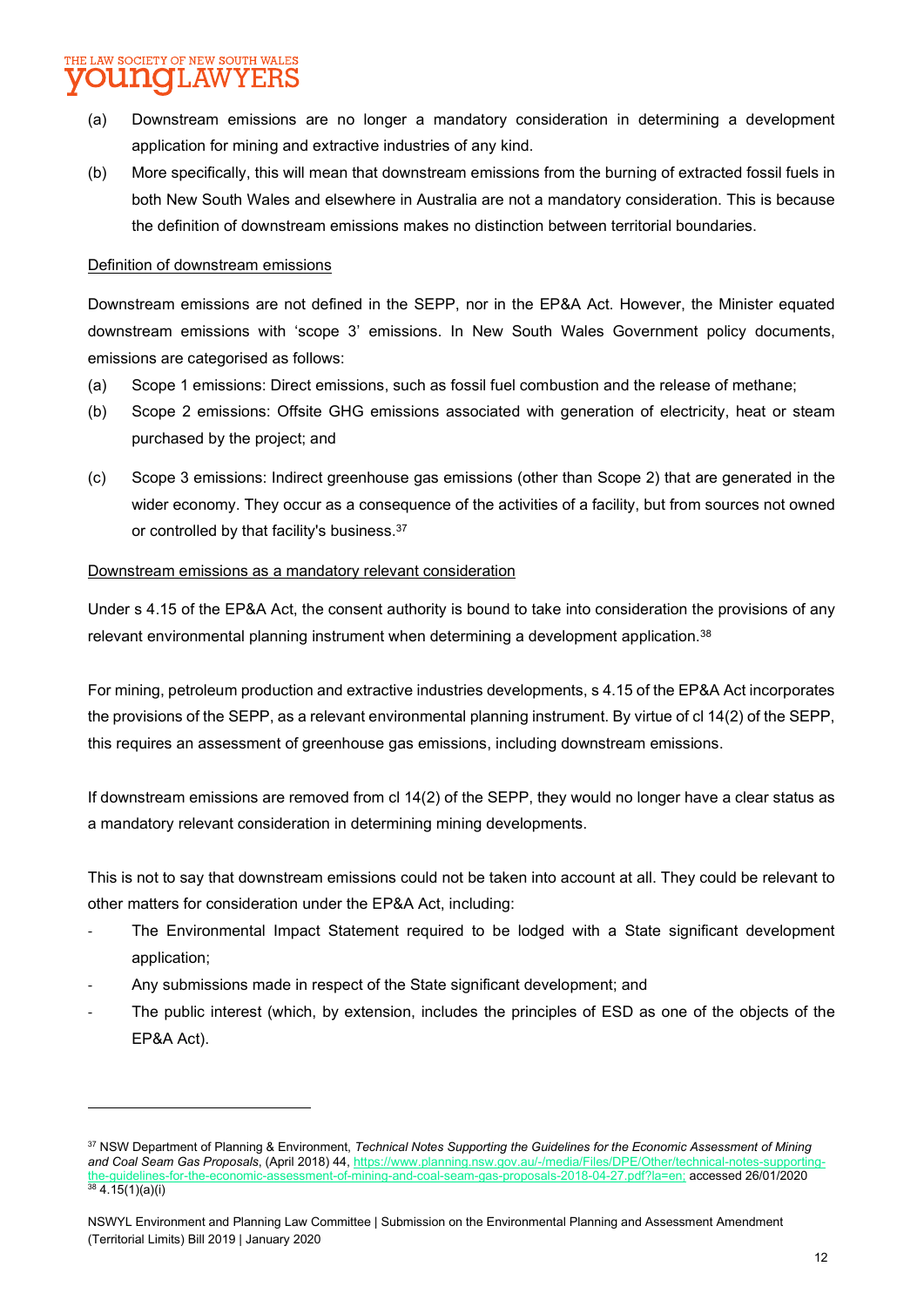#### THE LAW SOCIETY OF NEW SOUTH WALES **AW** J FIIO II. Y E

However, none of these contain an explicit statement that downstream emissions specifically must be taken into account by the consent authority. When public interest objectors have tried to enforce the consideration of greenhouse gas emissions and climate change as part of the requirement to consider the public interest, this has been met with difficulties.<sup>39</sup>

In Gray v Minister for Planning  $40$ , the Court set aside the Director-General's decision to accept an environmental assessment of the Anvil Hill Project in the Hunter Valley as adequately addressing the Director-General's environmental assessment requirements. Rather, the Court stated that 'there is a failure to take the principle of intergenerational equity into account…if the major component of GHG which results from the use of the coal, namely scope 3 emissions, is not required to be assessed,'<sup>41</sup> making it clear that emissions from downstream use are (and should remain) relevant considerations in environmental assessment.

The consideration of downstream emissions are clearly a necessary part of the environmental impact assessment in order to provide a full picture of the development's environmental impacts. This is particularly the case where the development relates to the extraction of fossil fuels to be burnt by downstream customers. For example, the greenhouse gas emissions for the recently approved United Wambo mining development are overwhelmingly from scope 3 sources.

|         | $(t CO2-e)$ | $\%$  |
|---------|-------------|-------|
| Scope 1 | 5 802 000   | 2.18  |
| Scope 2 | 797 000     | 0.30  |
| Scope 3 | 259 296 000 | 97.52 |

### Table 1: United Wambo predicted life of mine emissions<sup>42</sup>

### Downstream emissions in New South Wales and Australia

The Bill is apparently concerned with prohibiting the imposition of planning conditions to minimise or offset emissions occurring overseas. However, the definition of downstream emissions, outlined above, does not make any distinction between emissions from the burning of fossil fuels domestically, and those occurring overseas. The conflation of downstream emissions with overseas emissions is due to recent mining projects that are intended to mine coal for export to Asia: e.g. United Wambo, Watermark Coal Project and the Vickery Mine extension. In the environmental impact assessment of these projects, it was highlighted that most of the

```
41 Ibid n 39 at [135]
```
<sup>39</sup> In Gray v Minister for Planning [2006] NSWLEC 720; (2006) 152 LGERA 258 at [126],[135], Pain J found that the Minister needed to apply the principles of ESD including the precautionary principle and the principle of intergenerational equity. This in turn required the consideration of scope 3 emissions in the environmental impact assessment for the development. In subsequent cases, the Court took the opposite view – the public interest and the principles of ESD are broad concepts, such that they are not confined to any specific subject matter such as greenhouse gas emissions or anthropogenic climate change - Haughton v Minister for Planning [2011] NSWLEC 217 per Craig J at [165], see also Minister for Planning v Walker [2008] NSWCA 224; (2008) 161 LGERA 423 per Hodgson JA at [55]. <sup>40</sup> Ibid n 39

<sup>42</sup> United Wambo Open Cut Coal Mine Project (SSD 7142) and associated Modifications (DA 305-7-2003 MOD 16 & DA 177-8-2004 MOD 3) (NSW Independent Planning Commission, 29 August 2019) 43.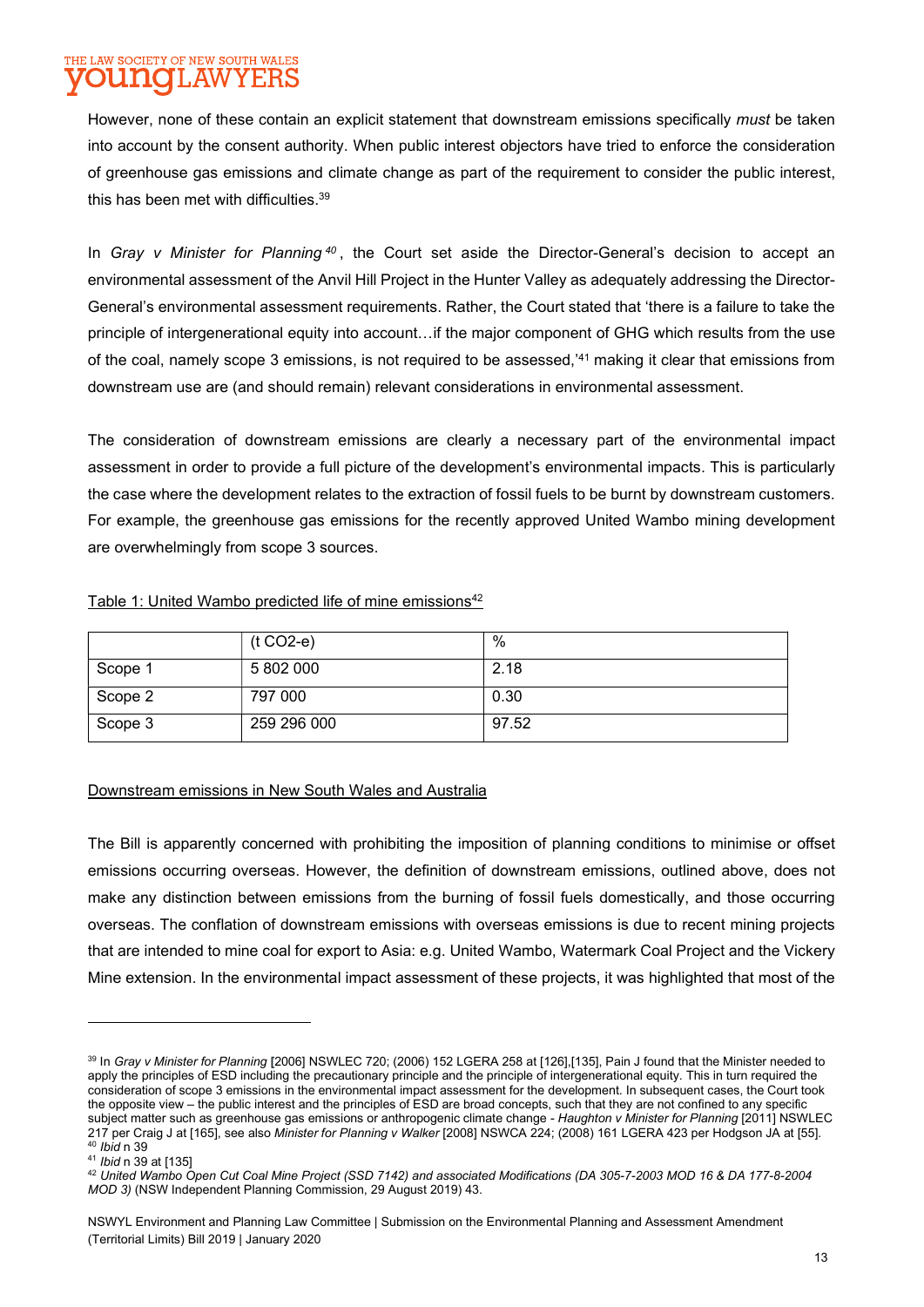## THE LAW SOCIETY OF NEW SOUTH WALES UNOLAWYERS

coal would be intended for export, and therefore scope 3 emissions from the burning of coal would not count towards Australia's emissions for the purposes of the Paris Agreement.<sup>43</sup>

This is not the case if any coal from mining developments is intended for consumption within New South Wales or Australia. The downstream ('scope 3') emissions of a particular development would still be considered scope 1 emissions when reported at the national level. While the Committee believes that it is not practically useful to distinguish between domestic and international emissions since both contribute to climate change, Australia is directly accountable for domestic emissions under international law. It would therefore be a retrograde step to remove the requirement for these to be considered in determining a mining development application.

The Bill inappropriately confines a global issue to (arbitrary) jurisdictional boundaries, and disregards the interjurisdictional nature of climate-related issues. There is one climate system. Once released into the atmosphere, greenhouse gases become both a local, regional and global problem. Greenhouse gas emissions will have impacts across the globe. Burning NSW coal overseas impacts communities in Australia and worldwide.

In light of the commitments under the Framework and international obligations under the Paris Agreement, it is inappropriate to amend the EP&A Act by curtailing the power of planning authorities to consider emissions when weighing up the merits of new mining projects and prohibiting conditions of consent that are for the purpose of achieving outcomes relating to climate impacts outside Australia as a result of a development. It is inappropriate for the New South Wales Government to ignore its role in combatting global climate issues. As such, the Committee considers that downstream emissions should remain a relevant and mandatory consideration in granting consent to development applications and an express reference to 'downstream emissions' in Clause 14(2) of the SEPP should remain.

## Recommendation:

5. Noting that the Committee's primary recommendation is that the Bill not be passed, in the alternative to Recommendation 2 above, that the Parliamentary Committee include in its report a conclusion that the Bill be passed without the proposed amendments to the SEPP.

<sup>43</sup> United Collieries Pty Ltd., United Wambo Open Cut Coal Mine Project Response to Submissions Part A, (SSD-7142, March 2017) 170 https://www.planningportal.nsw.gov.au/major-projects/project/25271 accessed 27 January 2020; Shenhua Watermark Coal Pty Ltd., Watermark Coal Project Response to Submissions – Section 4 Environmental and Social Impacts (SSD-4975, November 2013) 239 http://majorprojects.planning.nsw.gov.au/index.pl?action=view\_job&job\_id=4975 accessed 27 January 2020; Whitehaven Coal Ltd., Vickery Extension Project Submissions Report, (SSD-7480, August 2019) 204 https://www.planningportal.nsw.gov projects/project/9621 accessed 27 January 2020.